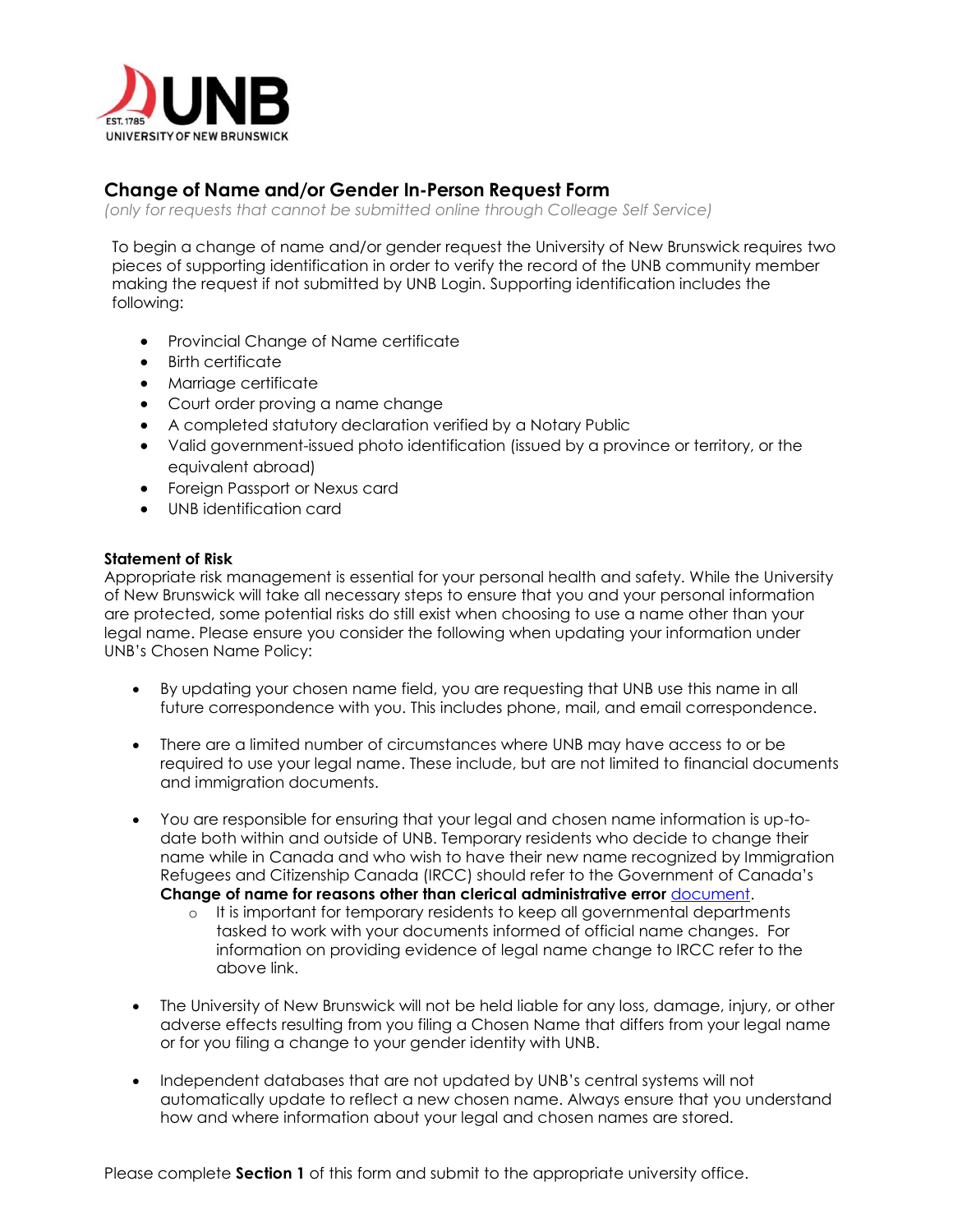### **Section 1: completed by UNB Community Member**

#### **Confirmation of Information** currently recorded in UNB information system

| Legal Last Name                                                                                                                                   | Given Name(s)                                                | Please indicate if you are an alumni or former student.<br>$\Box$ Please indicate if you are a former employee. |  |  |
|---------------------------------------------------------------------------------------------------------------------------------------------------|--------------------------------------------------------------|-----------------------------------------------------------------------------------------------------------------|--|--|
| Middle Name(s) or Middle Initial(s)                                                                                                               |                                                              |                                                                                                                 |  |  |
| Student/Employee Number                                                                                                                           |                                                              |                                                                                                                 |  |  |
| <b>Remove Chosen Name and/or Gender Identity Information</b><br>Chosen First Name<br>Chosen Middle Name(s)                                        | Gender Identity                                              | Personal Pronoun                                                                                                |  |  |
| Add Chosen Name and/or Gender Identity Information                                                                                                |                                                              |                                                                                                                 |  |  |
| Chosen First Name(s)                                                                                                                              |                                                              | Chosen Middle Name(s)                                                                                           |  |  |
| Cis Woman<br>Indigenous Gender Identity<br>Nonbinary<br>Genderqueer<br>Personal Pronoun: Select a personal pronoun option from the list provided. | Cis Man<br>Transgender Woman<br>Genderfluid<br>Not specified | Two-Spirit<br>Transgender Man<br>Gender-noncomforming                                                           |  |  |
| He/Him/His<br>They/Them/Their<br>Xe/Xem/Xyr<br>He/They                                                                                            | She/Her/Hers<br>Ey/Em/Eirs<br>Ze/Hir/Hirs<br>She/They        | Use my name as my pronoun<br>Fae/Faer/Faers<br>Ze/Zir/Zirs                                                      |  |  |
| <b>Graduation Status</b> (Please check one of the following graduation statuses)                                                                  |                                                              |                                                                                                                 |  |  |
| *I expect to graduate within 3 months of completing this form.                                                                                    |                                                              | *Chosen name changes must be completed by<br>March 1st for May ceremonies and September 1st                     |  |  |
| I will not be graduating this year.                                                                                                               |                                                              | for October ceremonies. Your name as it appears                                                                 |  |  |
|                                                                                                                                                   |                                                              | on your UNB login account is the name that will<br>appear on your diploma                                       |  |  |

| Signature | Date (yyyy/mm/dd) |
|-----------|-------------------|
|           |                   |
|           |                   |

*By signing, you acknowledge that when any changes to your name and/or gender are made, the new name will be* used on your official academic record, transcript, and diploma. If your name has been changed to something other than your formal legal name, future employers, licensing bodies, student loan issuers, and other educational institutions may require legal proof that the transcripts and diplomas being used are legitimately yours. Your previous UNB ID card *must be surrendered to the UCard office. Please refer to th[e UNB Chosen Name and Gender Identify Policy and Guidelines](https://www.unb.ca/humanrights/chosen-name/pol-n2-chosen-name-gender-identity.pdf) for additional information.*